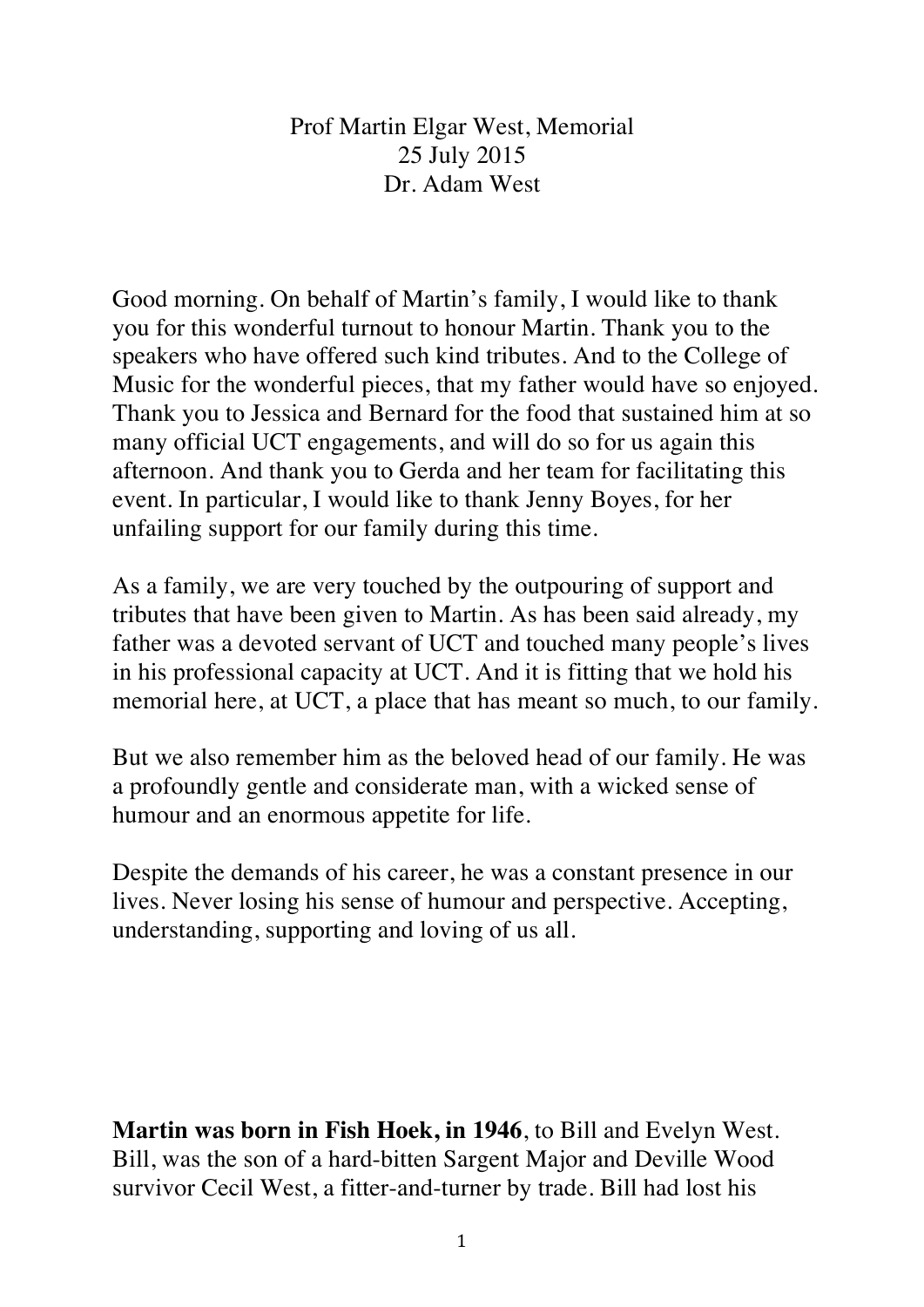mother when he was very young and was raised by a fearsome group of aunts. After returning from active service in the  $8<sup>th</sup>$  Army in North Africa during the  $2<sup>nd</sup>$  world war, he became the first of the family to obtain higher education, putting himself through night-time B.Com classes at UCT. He distinguished himself with a class medal in Pure Mathematics II, and graduated in 1946.

And so begun a long history with the West Family and the University of Cape Town that continues today, almost 70 years later. Today, my family holds 19 degrees from this Institution.

Martin's mother, Evelyn, was the daughter of two primary school teachers. She was unable to complete her high schooling due to a near fatal bout of meningitis. She had shown promise as a writer, but had to settle for a shorthand typing course and became a typist. She too spent some years at UCT, being Departmental Secretary for the Department of English and finally Executive Secretary to one of the then DVCs, Professor Jack de Wet.

Up to the age of 12, my father led an uncomplicated existence in Fish Hoek, to where he and my mother retired, some 50 years later. However, at the age of 12, he was uprooted, by maternal edict, and sent as a weekly boarder to Bishops in order to improve his education. This was to prove a formative experience for my father, although perhaps not in the way his mother had intended.

I quote here from his unfinished memoir, "One West, One Bullet":

*"[Bishops] was a regimented world ruled by bells, and indiscriminate beatings for even minor infractions of the rules. A world of cold showers and lean rations. I did not like it one bit, and wept every Sunday when I had to go back.* 

*The main lesson I learned [at Bishops] was of privilege, and, though I didn't know it then, of [social] class. The first question I had, was from a roommate, who asked me casually how many acres my parents had. I mumbled that I didn't know. In reality they had no acres, lived in rented accommodation*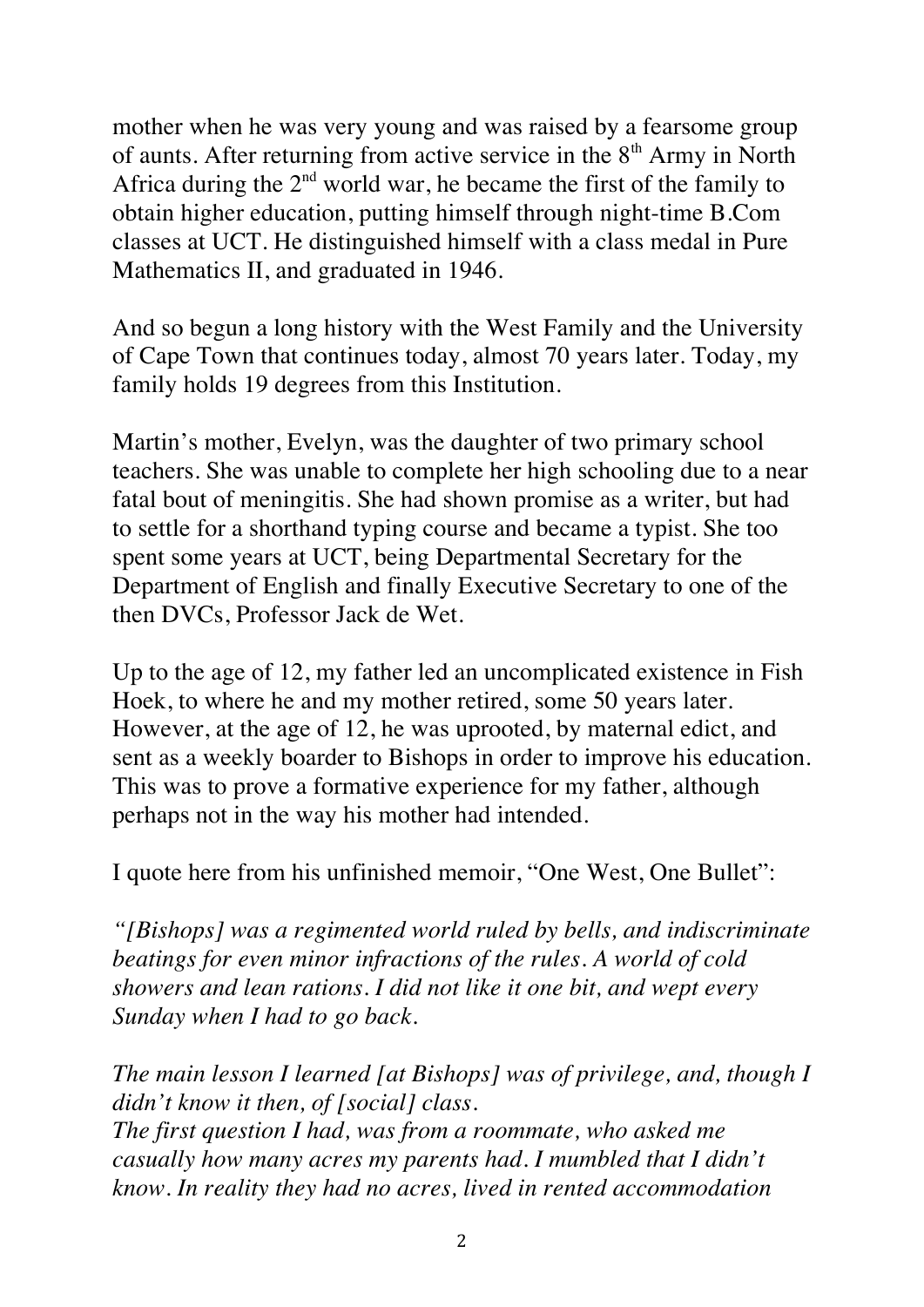*and didn't have a car.* 

*I think most of the boys accepted wealth as a natural state, and didn't think about it. [However,] I cared about it, and although everyone was perfectly pleasant to me throughout my school career, I made no real friends and always felt the outsider.*

*This experience gave me some insight into the feelings and experiences of poor Black students who came into a more alien environment in the residences of the University of Cape Town"*

Martin continued to finish his schooling at Bishops. These were to be lonely years, cut off from his family through the lengthy commute on pubic transport to and from Bishops. He graduated in 1963. Of himself at that time he said:

*"I was 17 1/2 years old, with no plans or ambitions. If pushed, I would say that I might like to be a journalist, with teaching as a backstop. I enrolled with no great enthusiasm as a BA student at the University of Cape Town in 1964.* 

*I was to leave it 43 years later, once again with no plans or ambitions but with a sense of satisfaction and a feeling of gratitude towards an institution to which I have devoted most of my life, and which has given me so much in return."*

I would like to highlight just two momentous years from his early years at UCT.

In 1969 he acquired his MA with distinction, published as "A Divided Community". He also acquired a PhD project topic, a generous source of research funding and a wife! All of these being entirely unknown to him at the beginning of the year!

My father met my mother, then Valerie Voigt, in February 1969. She had completed a BA and higher diploma in Librarianship at UCT, and was working as a librarian in the city. Suffering again under maternal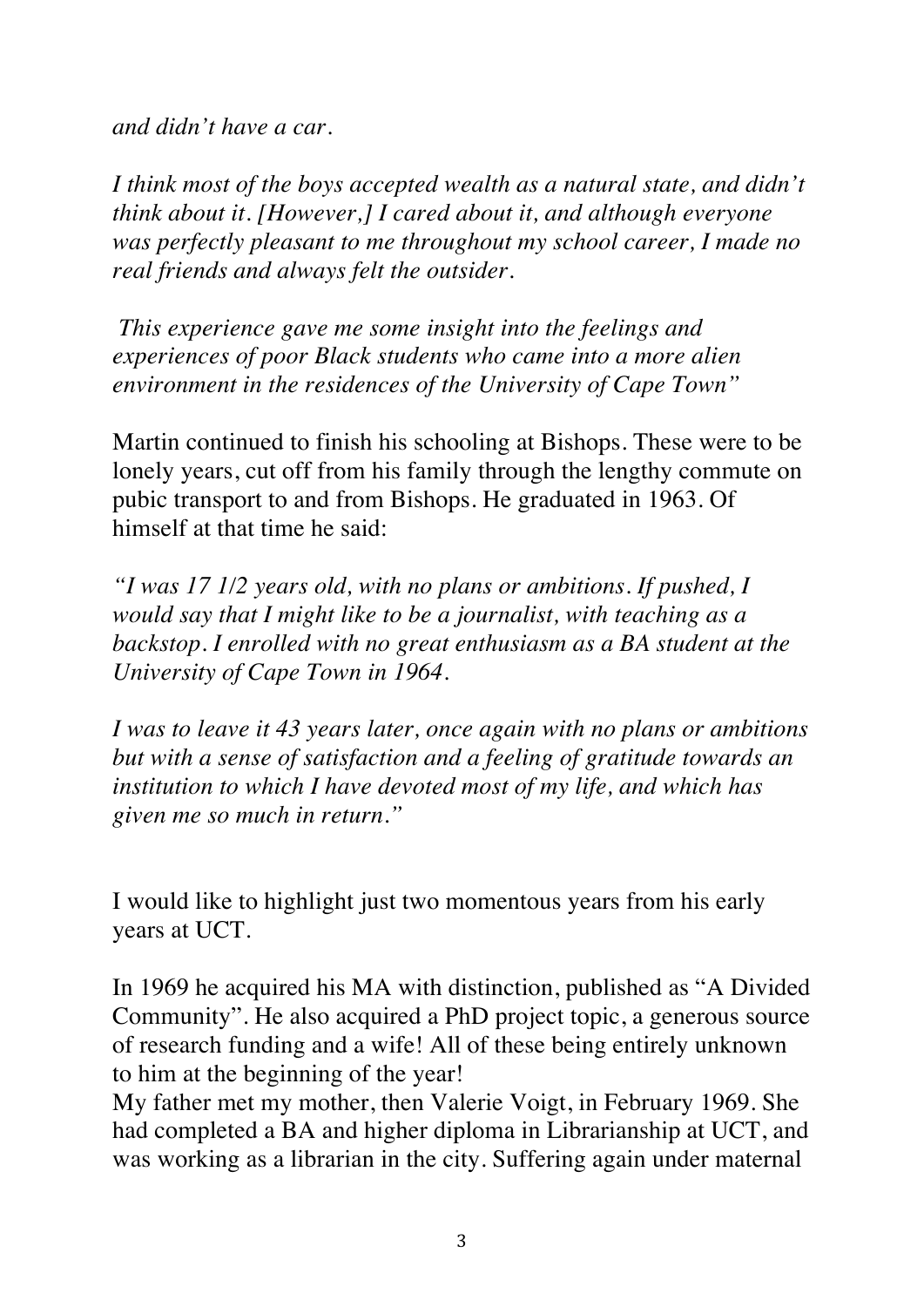edict, this time from Val's mother, they were married in October that year!

This was a wonderful marriage that lasted almost 46 years, produced 2 children, and 4 grandchildren, and truly embodied the pledge of "*in sickness and in health*". My mother remains deeply grateful for their shared UCT life. For the experiences and people that she met through their joint association with this institution. And, I know that my father would want me to acknowledge her for the support, companionship and diversity of interest and opinion that she gave him.

Upon becoming married, my father and mother moved to Hillbrow where Martin started two years of work in Soweto, which culminated in his PhD, published as "Bishops and Prophets".

During those two years, he formed warm and trusting relationships with many leaders of the Independent Churches, and towards the end of his time there was asked to become an honorary Bishop of one of the Churches, an offer which he gently declined, despite the fact that my mother liked the thought of being "*Bishopikazi*".

Another momentous year was in 1972, when my father had the "full catastrophe", as he described his descent into respectability: He had a Ph.D., a full-time permanent job as a lecturer in the Department of Social Anthropology, was mortgaged to the hilt on a house, and he learned that my mother was expecting their first child! My sister Paula.

And thus began his career at UCT, a career which absorbed, interested and challenged him, and which he pursued with an enduring love for UCT and the certainty of the privilege of working here.

But what of Martin the private man?

Martin was rooted in his family and immensely proud of, and supportive of, my sister Paula and myself. For us, UCT was a part of our family. From formal dinners at our home, USHEPIA braais, the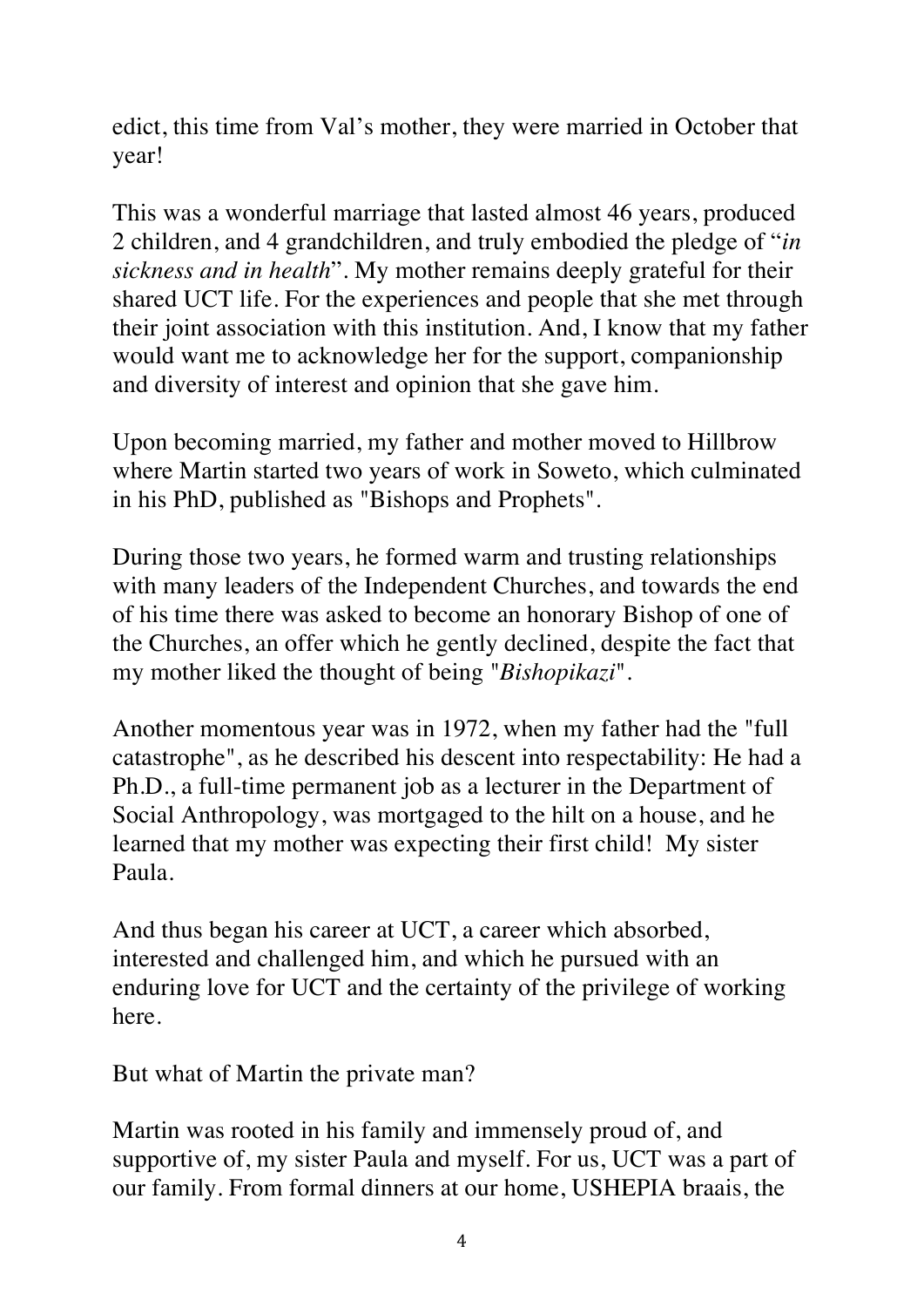informal staff band *Ad Hoc Promotion*, afternoons in the Anthropology tearoom and later Bremner, staff cricket matches and rounds of golf with colleagues, UCT was a central part of our upbringing, of which we have only fond memories.

Aside from his family, my father had two enduring passions: Sport and music.

Despite modest ability, Martin loved sport, and was an enthusiastic member of the UCT staff cricket team for many years. This was a truly extraordinary team, with members spanning staff of all ranks from janitors, all the way down to the Vice Chancellor! (the then Sir Richard Luyt), who insisted on weekly practices in the UCT nets at 4:15pm on Thursdays, a somewhat inconvenient time, but no one argued with Sir Richard!

Other stalwarts included Dave Reid, Sandy Perez, Koos Williams, JM Coetzee, the van der Bijl brothers, Moses Blaauw (Julian Cooke, Eugene Moll, Chris Harris, John Bolton) and many, many others.

As Dave Reid wrote recently in a tribute to Martin: *"We probably spent more time together on cricket fields than on campus, but it was amazing just how broad a spectrum of UCT people were connected via that pastime, and highlighted just how Martin valued social interaction as an integral part of the collegiate experience."*

On one glorious occasion, Martin, a left arm spin bowler of questionable ability, produced a hat trick, to the incredulous hilarity of his teammates. Invited to repeat the feat of hitting the stumps 3 times in a row in the practice nets, by Sir Richard Luyt, Martin was unsurprisingly, and to general amusement, unable to do so.

Martin's wicked sense of humour also took cricket with him to tedious faculty board meetings on occasion. He created **Academic Cricket**, and was amazed when it didn't catch on. Again, I quote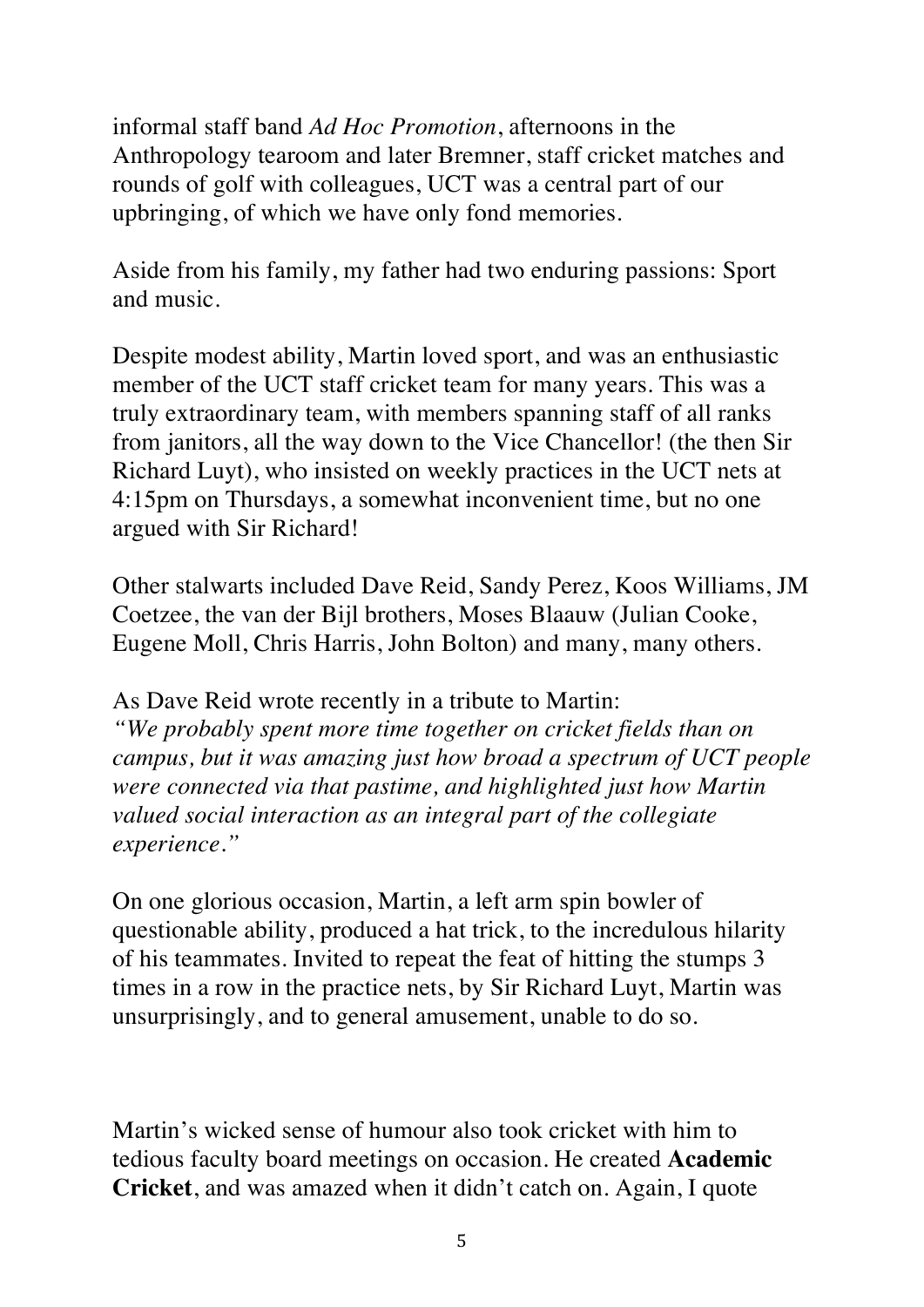from "One West, One Bullet":

*"Scoring in Academic cricket is based on a list of words or phrases agreed to in advance which score runs, every time they are uttered in the meeting. Thus the words "subcommittee" or "principle" could be designated as 6s, "chair" and "faculty" could be 4s, "object" a 3, "dean" a single and so on. A wicket falls when a faculty bore, again from an agreed list, rises to speak.* 

*So a speech beginning "I must object to the subcommittee on principle, Mr Chair" would score 19 runs. I played my finest game against Professor David Welsh in a Faculty of Arts Board meeting when I ran up a record 83 runs, and David was bowled by the Professor of Sociology for naught."*

Then Andrew Prior introduced Martin to the dubious pleasures of golf and Martin and Andy Duncan, Sandy Perez and others started a peripatetic golf game at different clubs every weekend, until the costs of petrol exceeded the fees and they joined a club in Cape Town. In later years, he was a keen participant in Ron's Mug and Kate's Jug, the annual staff golfing competition, loosely styled on the US Masters, with the coveted prize of the "Vile Green Jacket".

After retirement, and when Parkinson's made golf impossible, Martin joined the Fish Hoek Croquet club where he was warmly received. He described his first experience of Fish Hoek croquet as follows:

*"To my distress they play an effete form far removed from the cutthroat game of my youth, where the opportunity to dispatch your opponents into the flower-beds at the other end of the garden was my preferred strategy. Though I have not held a mallet for over 30 years, I find my hand has not entirely lost its cunning, and there is enough spite left in what they now play to make it enjoyable…"* Martin greatly enjoyed the croquet and the friendship of the club members. And was enormously pleased to be known there primarily as Bill West's son. He inaugurated the first "Martin's moonlight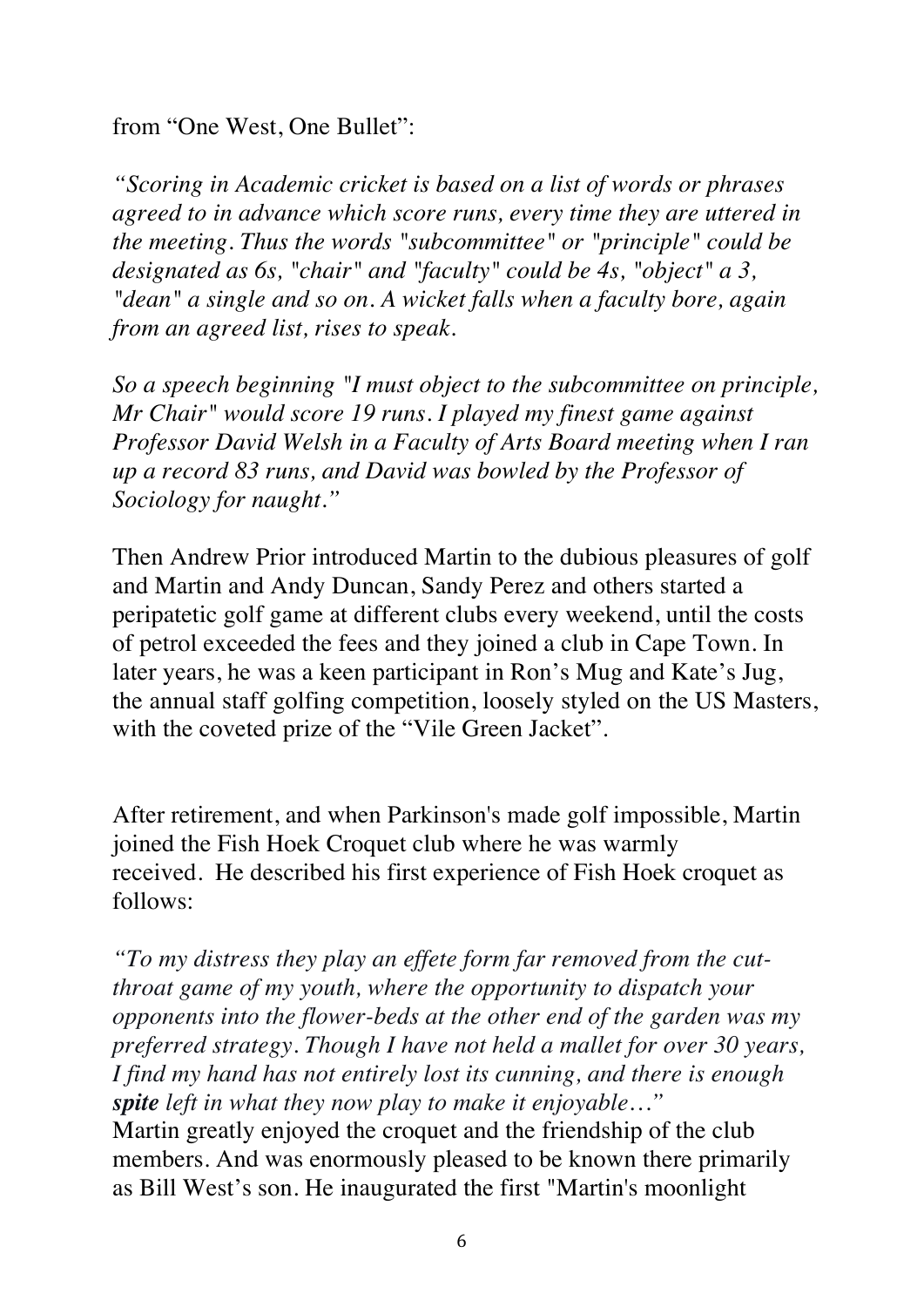madness" event, when play and a braai took place under the full summer moon.

**Martin loved music** and was an enthusiastic amateur pianist, something he inherited from his father. He played at home all the time. Popular and show tunes, children's songs, hymns and jazz standards. As young children, he played us to sleep after story time and filled the house with music.

He loved the College of Music and after moving to Linkoping House attended student concerts regularly. He was immensely proud of the extraordinary success of the many talented musicians the College produced, some of whom we have heard from today.

My father was diagnosed with Parkinson's Disease in 2006, which precipitated his early retirement. He endured the progression of this terrible affliction stoically and with humour. It is by **far** the most impressive thing I ever saw him do.

We are all profoundly grateful to the wonderful home nurses, who cared for him in the last year and enabled him to die in peace, and with dignity, in the comfort of his own home, surrounded by family.

Despite its debilitating effects, that robbed him of seeing his grandchildren grow up, and them of better knowing this wonderful man, he **never** complained. In fact, it was characteristic of him to always ask of how **WE** were managing. This was true up to the last days of his life.

We miss him greatly and remember his sense of humour, courage and love with enormous pride.

As has been said, my father was fond of an, **often humorous, anecdote** to make his point. Allow me to end with one in his memory.

My father shared his birthday with Nelson Mandela. I like to think they also shared a remarkable human touch, and a little spark of humour, so needed on occasion.